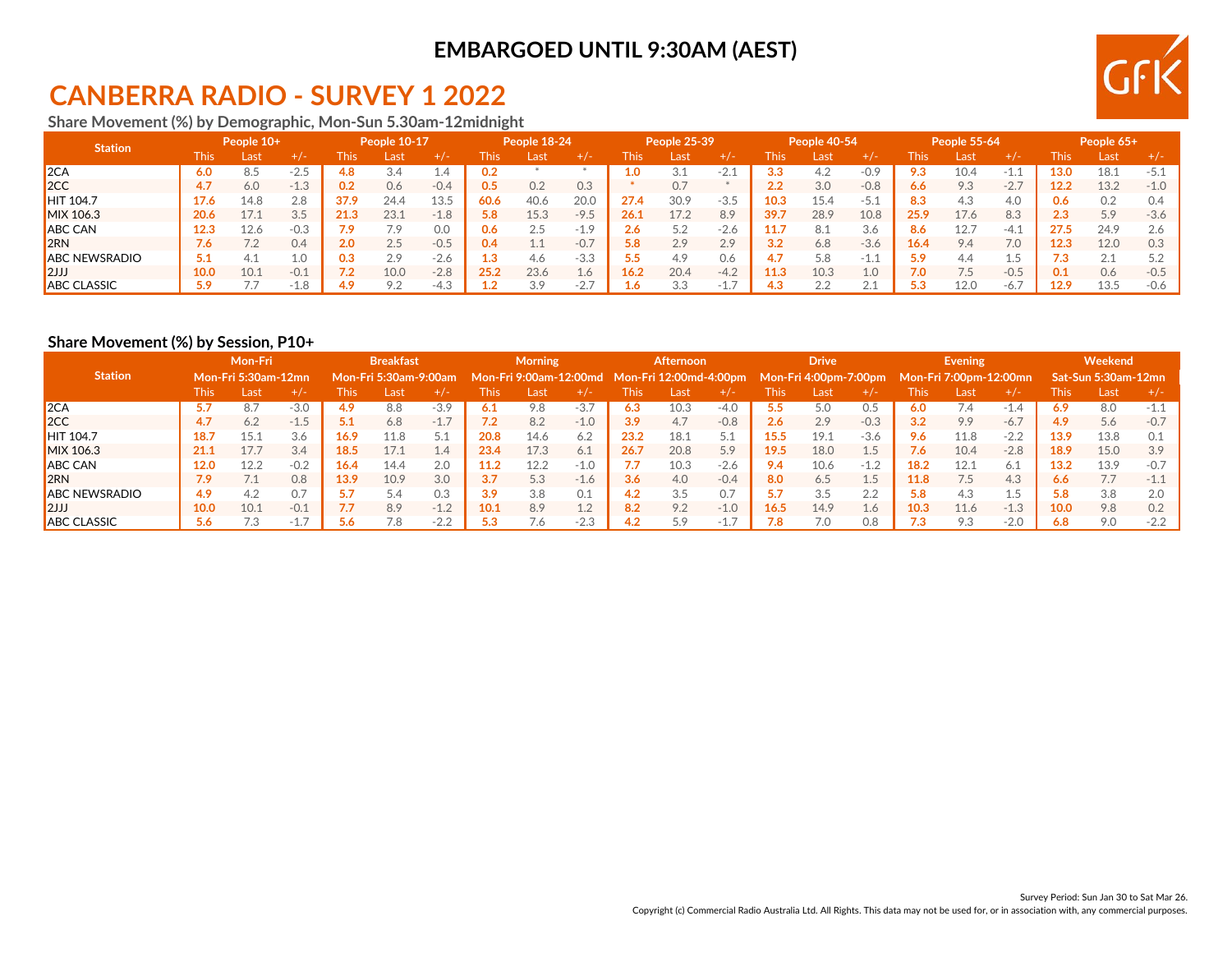## **EMBARGOED UNTIL 9:30AM (AEST)**



# **CANBERRA RADIO - SURVEY 1 2022**

### **Cumulative Audience (000's) by Demographic, Mon-Sun 5.30am-12midnight**

| <b>Station</b>       |             | People 10+ |       | People 10-17 |      |       | People 18-24 |      |       | People 25-39 |      |       | People 40-54 |      |              | People 55-64 |      |       | People 65+ |       |       |
|----------------------|-------------|------------|-------|--------------|------|-------|--------------|------|-------|--------------|------|-------|--------------|------|--------------|--------------|------|-------|------------|-------|-------|
|                      | <b>This</b> | Last       | $+/-$ | <b>This</b>  | Last | $+/-$ | This         | Last | $+/-$ | <b>This</b>  | Last | $+/-$ | <b>This</b>  | Last | $+/-$        | <b>This</b>  | Last | $+/-$ | This       | Last, | $+/-$ |
| 2CA                  | 34          | 36         |       |              |      |       |              |      |       |              |      |       |              |      |              |              |      |       |            |       |       |
| 2CC                  | 23          | 26         | $-3$  |              |      |       |              |      |       |              |      |       |              |      |              |              |      |       |            |       |       |
| <b>HIT 104.7</b>     | 145         | 115        | 30    |              |      |       |              | 20   |       | 53           | 45   |       | 31           |      |              |              |      |       |            |       |       |
| MIX 106.3            | 137         | 129        | 8     | 13           | 20   |       | 10           | 11   |       | 39           | 35   |       | 46           | 38   | 8            | 22           |      |       |            |       |       |
| ABC CAN              | 88          | 94         | -6    |              |      |       |              |      |       |              |      |       | 20           | 22   | $\sim$<br>a. |              |      |       |            | 28    |       |
| 2RN                  | 48          | 49         |       |              |      |       |              |      |       | 10           |      |       |              |      |              |              |      |       |            |       |       |
| <b>ABC NEWSRADIO</b> | 53          | 56         | $-35$ |              |      |       |              |      | $-n$  |              |      |       | 14           |      |              |              |      |       |            |       |       |
| 2JJJ                 | 87          | 85         |       |              |      | $-2$  | つつ           | 18   |       | 34           | 40   |       |              |      |              |              |      |       |            |       |       |
| <b>ABC CLASSIC</b>   | 42          | 37         |       |              |      |       |              |      |       |              |      |       |              |      |              |              |      |       |            |       |       |
| <b>T</b> otal        | 391         | 385        |       | 38           | 39   |       | 44           | 44   |       | 107          | 106  |       | 90           | 88   |              | 49           | 48   |       | 63         | 60    |       |

#### **Cumulative Audience (000's) by Session, P10+ [Potential: 412]**

| <b>Mon-Fri</b>        |      |                     |          |                       | <b>Breakfast</b> |                       | <b>Morning</b> |                        |           | <b>Afternoon</b> |                        |       | <b>Drive</b> |                       |              | Evening |                        |       | Weekend      |                     |       |
|-----------------------|------|---------------------|----------|-----------------------|------------------|-----------------------|----------------|------------------------|-----------|------------------|------------------------|-------|--------------|-----------------------|--------------|---------|------------------------|-------|--------------|---------------------|-------|
| <b>Station</b>        |      | Mon-Fri 5:30am-12mn |          | Mon-Fri 5:30am-9:00am |                  |                       |                | Mon-Fri 9:00am-12:00md |           |                  | Mon-Fri 12:00md-4:00pm |       |              | Mon-Fri 4:00pm-7:00pm |              |         | Mon-Fri 7:00pm-12:00mn |       |              | Sat-Sun 5:30am-12mn |       |
|                       | This | Last                | $+/-$    | This                  | Last             | $+/-$                 | This           | Last                   | $+/-$     | <b>This</b>      | Last                   | $+/-$ | This         | Last                  | $+/-$        | This    | Last                   | $+/-$ | This         | Last                | $+/-$ |
| 2CA                   | 31   | 34                  |          | 16                    | 20               |                       |                | 20                     |           | 17               | 23                     |       | 16           |                       |              |         |                        |       |              | 26                  |       |
| 2CC                   | 20   | 23                  | $-3$     |                       | 15               | -4                    |                | 14                     | ×.        | 12               | 12                     |       |              | 10                    | $-2$         |         | O                      | -2    |              | 15                  |       |
| <b>HIT 104.7</b>      | 128  | 103                 | 25       | 82                    | 61               | $\mathcal{D}$ 1<br>∠⊥ | 50             | 41                     |           | 68               | 60                     |       | 64           |                       |              | 29      | 20                     |       | 86           | 67                  |       |
| MIX 106.3             | 116  | 117                 | $-1$     | 75                    | 73               |                       | 56             | 57                     |           | 67               | 63                     |       | 65           | 62                    | $\sim$<br>-5 | 22      | 25                     | -3    | 92           | 76                  |       |
| ABC CAN               | 80   | 84                  | -4       | よつ                    | 50               |                       | 35             | 43                     |           | 36               |                        |       | 36           |                       | $-5$         | 19      |                        |       | 53           | 57                  |       |
| <b>I</b> 2RN          | 45   | 45                  | $\Omega$ | 29                    | 29               | 0                     |                | 21                     | $-\theta$ | 19               |                        |       | 25           | 23                    |              | 10      |                        |       | 28           | 31                  |       |
| <b>JABC NEWSRADIO</b> | 47   | 50                  | -3       | 28                    | 32               | -4                    | ıο             | 20                     | ×.        | 22               | 16                     |       | 20           |                       |              | 10      |                        |       | 32           | 29                  |       |
| $ 2$ JJJ              | 80   | 73                  |          | 44                    | 44               |                       | 36             | 33                     |           | 37               | 32                     |       |              |                       | 4            | 26      | 23                     |       | 48           | 51                  |       |
| <b>ABC CLASSIC</b>    | 39   | 36                  |          |                       | 20               |                       | "ົ             | 20                     |           | 13               |                        |       |              | 10                    | a.           |         | 10                     |       | $\mathbf{A}$ | 22                  |       |
| $\blacksquare$ Total  | 373  | 373                 |          | 290                   | 282              |                       | 216            | 227                    | $-11$     | 239              | 234                    |       | 253          | 244                   |              | 128     | 118                    |       | 309          | 292                 |       |